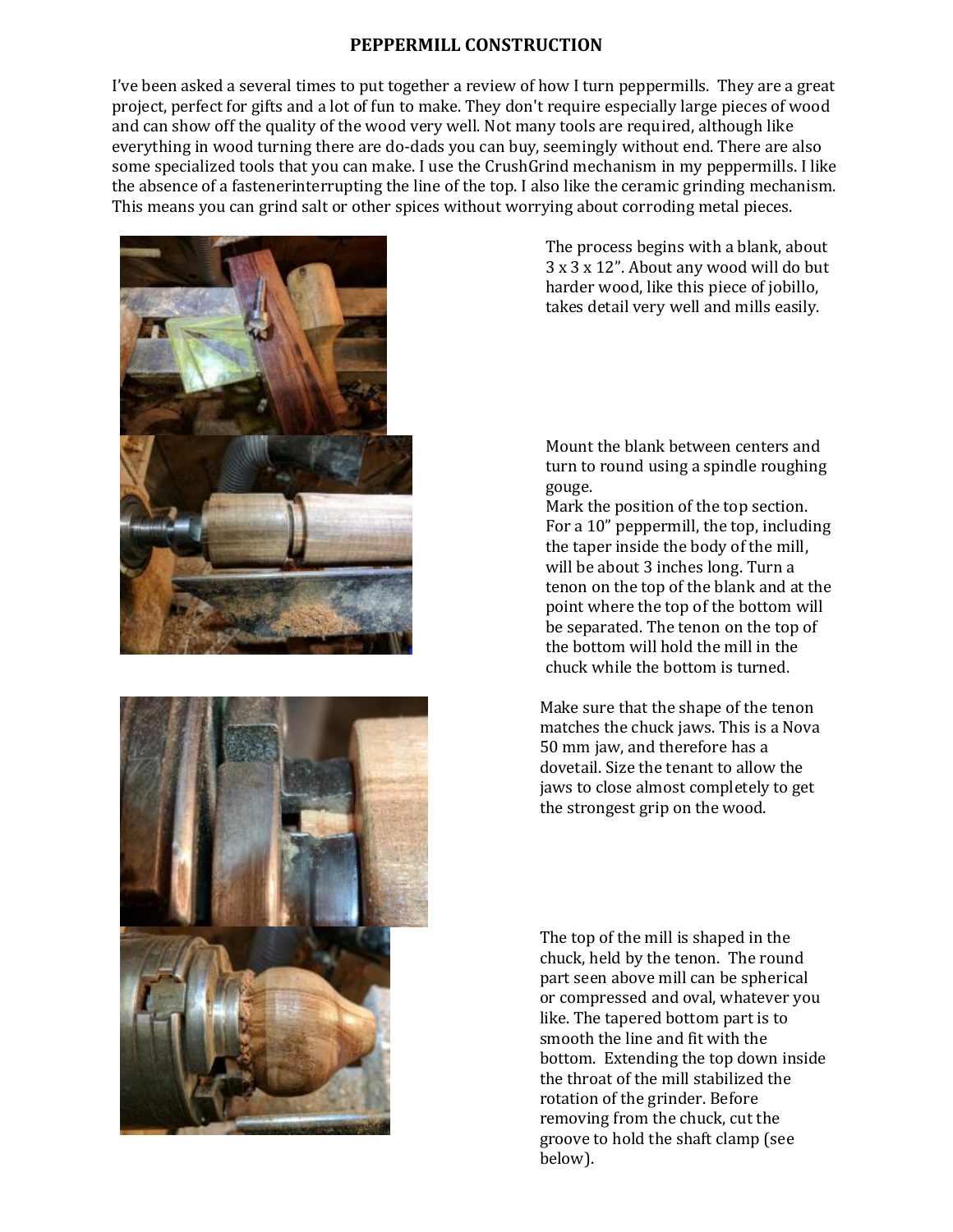







To finish shaping the top, the piece can be held in a jam chuck fitted to the 7/8" hole that will eventually hold the shaft clamp. I use this specialized expanding chuck. The base has a dovetail machine to fit the Novo chuck jaws.

Finish shaping the top, re-chuck to finish the upper surface. Sand to 600 grit using walnut oil sanding lubricant and finish with Pens Plus

To turn the bottom part of the mill, layout the approximate location of important features. Here, the narrowest point of the mill as well as the location of the rings at the bottom have been marked.

Turn approximate depths for these features and begin to shape the peppermill. The details of the peppermill is in part dictated by the wood. The more figured or complex the wood pattern is, the simpler the shape should be.

Jobillo has distinct grain and color but it is mostly in straight lines. Inclusion of the beads is appropriate for this piece of wood. The two small beads were turned with the D-Way beading tool and the large bead was turned with the skew chisel. The bottom part of the peppermill is shaped primarily with the spindle roughing gouge. French curve scrapers are useful in final shaping of the top. At this point, the bottom can be sanded

and finished. This piece was sanded to 600 grit using walnut oil as a sanding lubricant. The piece was friction polished with fresh walnut oil and finished with three coats of Pens Plus.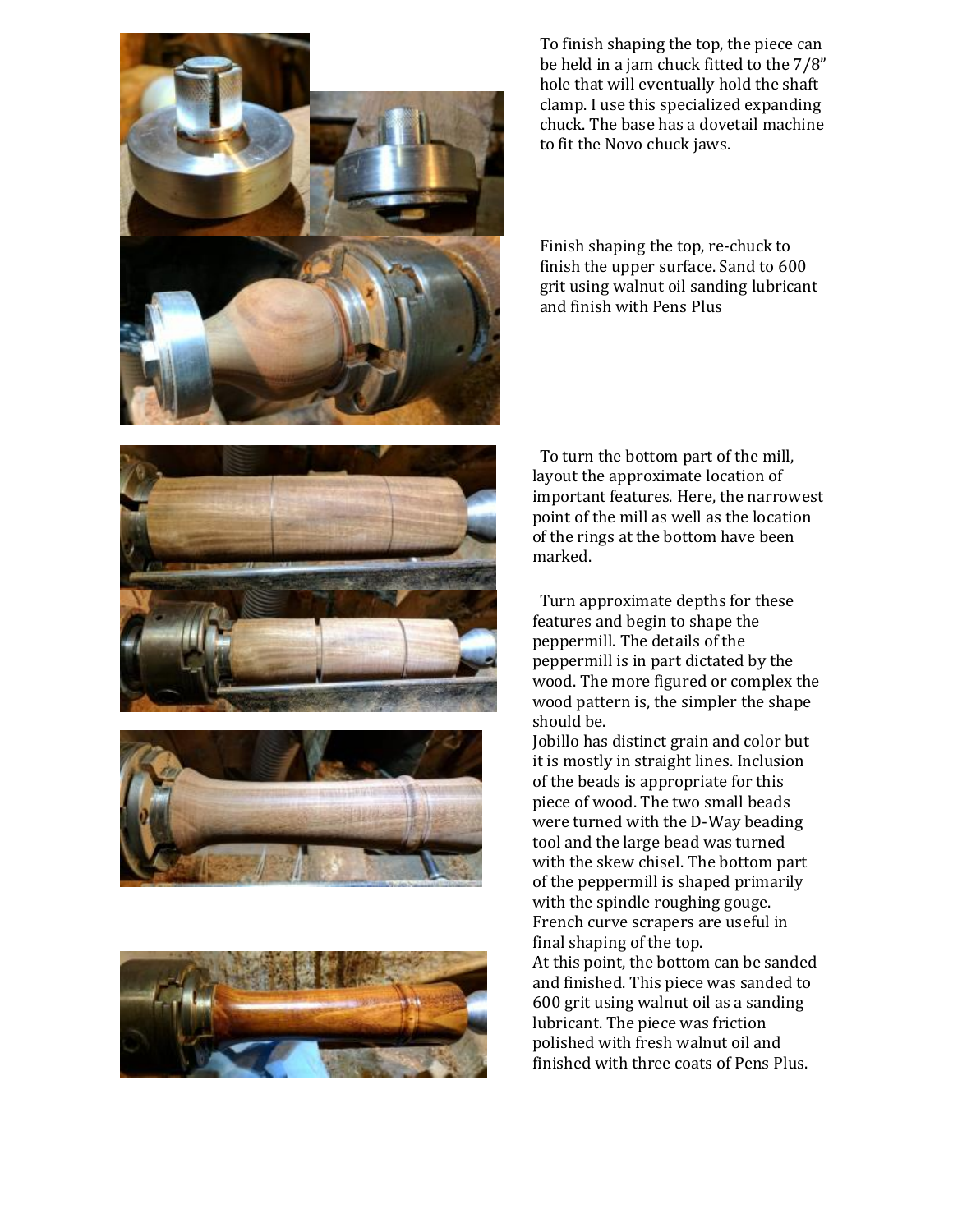









The outside of the bottom is finished and now the milling of the interior begins. I use the Colt Maxicut Rotastop forstner bits. These are by far the sharpest and truest running forstner bits. Also, the Rotastop feature makes extensions very easy to use. A 1.75" wide, 0.75" deep relief is drilled into the bottom of the peppermill. This allows for the adjustment nut on the bottom of the Crush Grind mechanism. There are three drilling steps. The first one is the 1.75 by 0.75" opening in the base.

The second one is a 1.5" opening that holds the grinding mechanism and finally, a 1.187" opening that runs the length of the bottom of the mill to hold peppercorns. The opening for the grind mechanism must be drilled fairly precisely so that the bottom is held firmly into the mill by the wings at the top of the grinding mechanism. The depth of the drilled position to hold the grinder can be determined by several methods.

Using part of a broken grinder and an old dental explorer, the hole can be drilled so that there is not a gap at the top or the bottom. A groove can then be cut with a 90° scraper. This can be made from an Allen wrench pounded flat and sharpened. There also commercially available tools for this job. Pinnacle and Robert Sorby both make tools specifically for this purpose. The Sorby tool is shown here. The advantage of this tool is that you don't have to drill to a precise depth. It just has to be long enough to take the grinding mechanism, although a good fit adds to the stability of the mechanism.

Catching the bottom of the groove in the tool on the top of the 1.75" opening, the cutting edge is placed in exactly the right position to trap the wings. The same procedure can be repeated to fix the top section which holds the grinder shaft.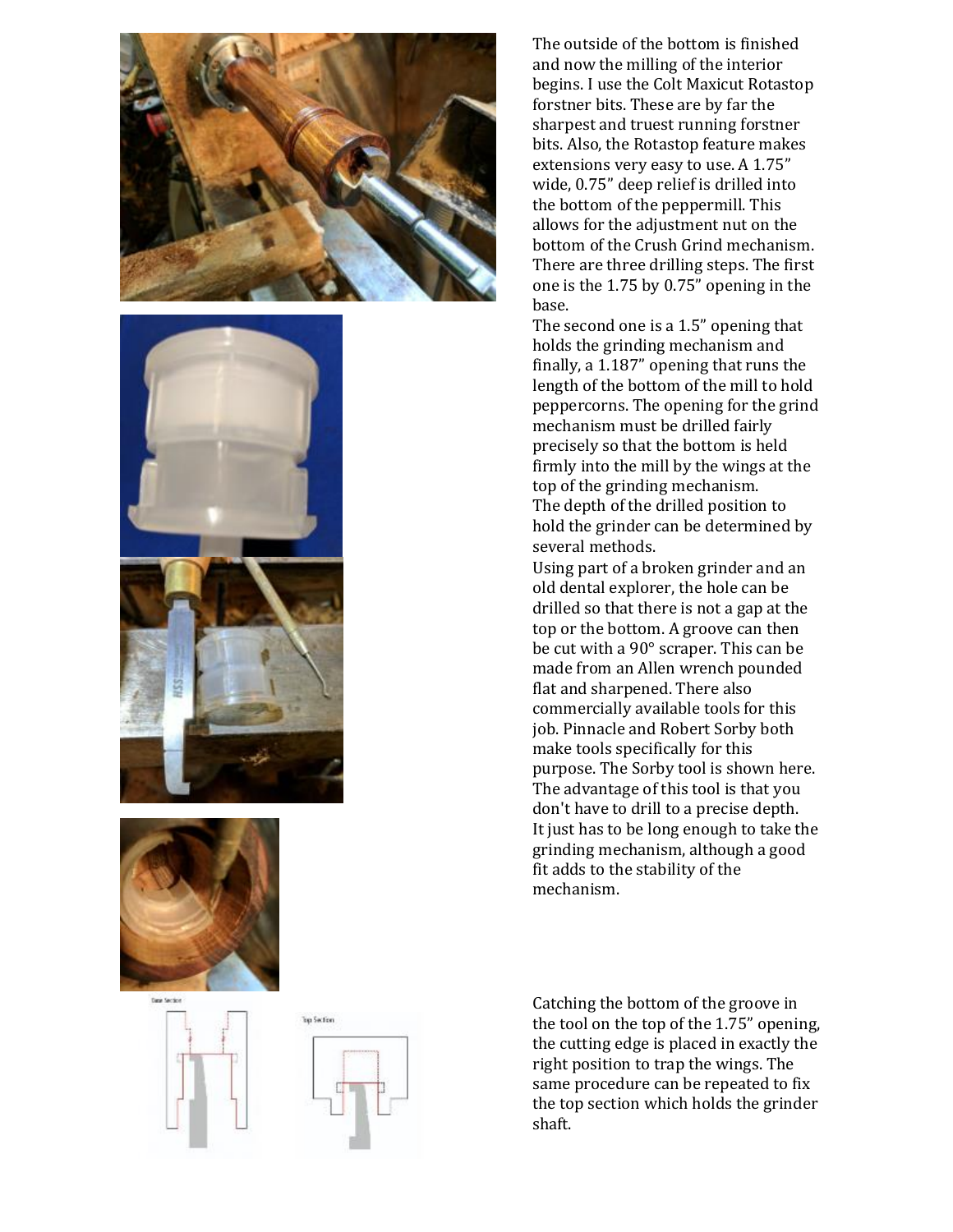

To mill the bottom section, we need an expansion chuck. These plastic jaws can be turned to any size. They will expand into the 1.75 inch opening at the bottom of the mill.

Care must be taken not to split the wood when expanding the jaws, as happened with this piece of red heart.

The base of the piece can be wrapped with several layers of paper towel and reinforced the hose clamp. Jaws can then be expanded to hold the piece firmly in place without splitting. Note that the live center is in place to maintain alignment during chucking.

The simplest way to form the top funnel of the mill is to round the upper edge with a live center in place then use a cone covered with sandpaper. This cone is turned onto a piece with Morse Taper 2. Using a piece of 50 grit sandpaper, the trumpet can be roughed in using the lathe to drive the sanding.

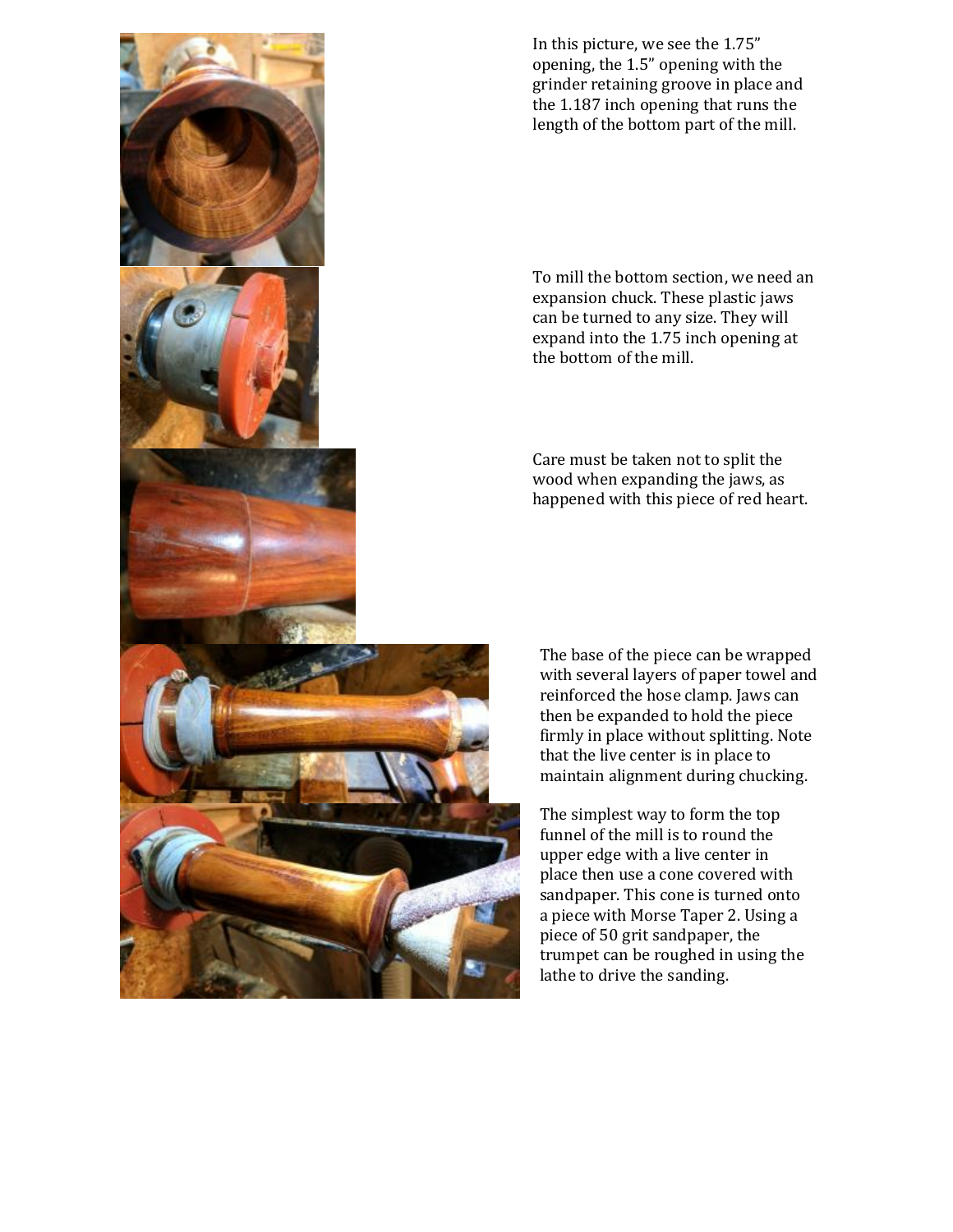

The trumpet needs to be big enough to hold the tapered top section, which is fitted to it during shaping. The trumpet is sanded to 600 grit using walnut oil sanding we were good and finished with three coats of Pens Plus.

To set the grinding mechanism, flex the wing several times to loosen them up. Insert the grinder into the mill. A piece of 1.75" PVC pipe makes an excellent pushing tool. Tap the PVC lightly with a hammer in the grinding mechanism will snap into place. The shaft grip is placed in the top of the mill the same way (or set it in with epoxy)

This is the view from the bottom with the grinder in place. The gray nut determines the texture of the ground material. It can be loosened or tightened to control fine and coarse grinding.

Trip the grinder shaft with lineman's pliers in a stepwise manner to allow the top to seat fully in the mill making sure it is long enough to go completely through the shaft grip in the top.